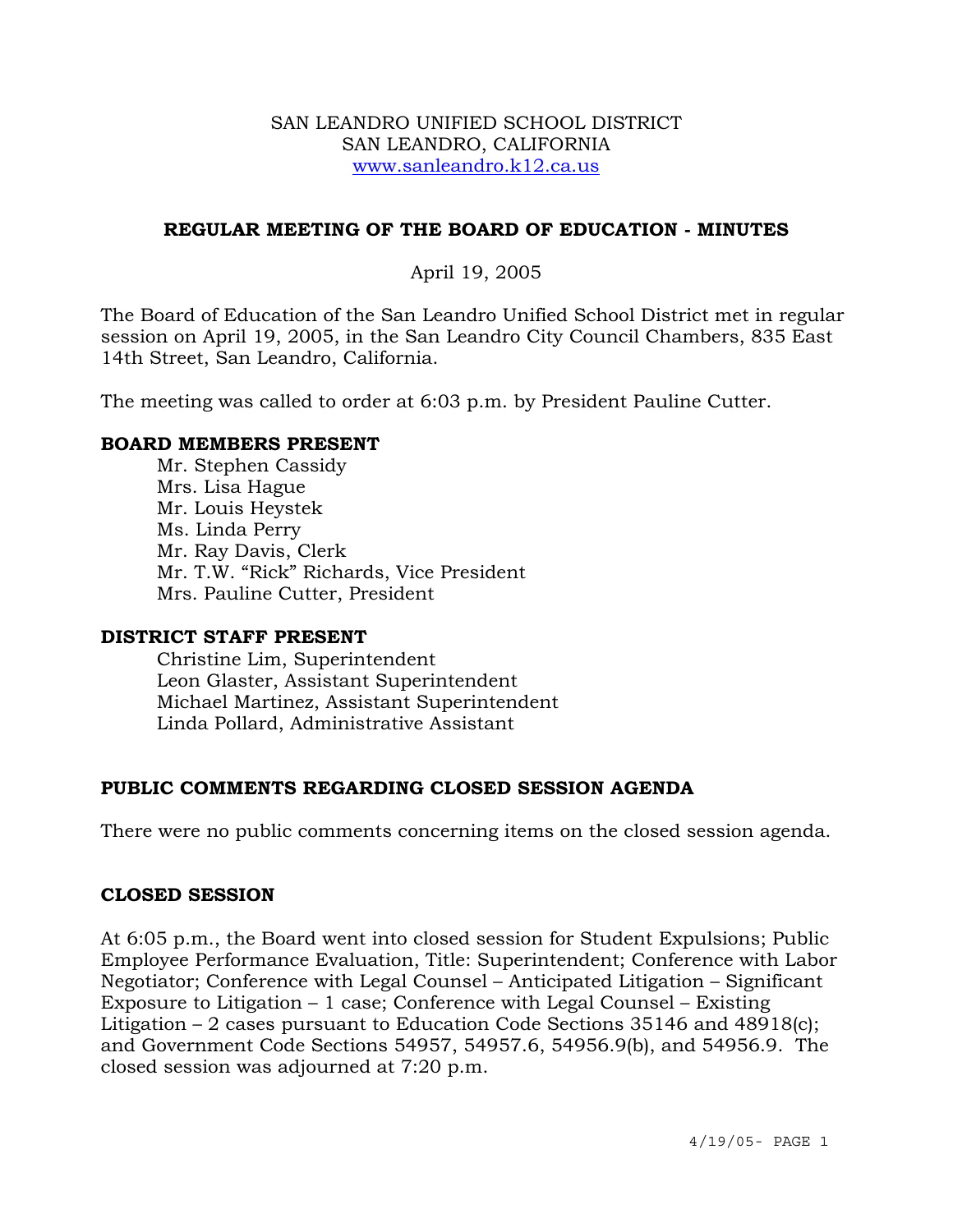The Board returned to open session at 7:30 p.m. with the Pledge of Allegiance to the Flag. President Cutter said the Board had been in closed session and no action was taken.

# **APPROVAL OF AGENDA**

On a motion made by Ms. Perry and seconded by Mr. Richards, the Board approved the agenda for the regular meeting of April 19, 2005 by a 7-0 vote.

**REPORTS** Student Representatives' Reports – San Leandro High School student representative, Angela DeClaro, updated the Board on school activities including STAR testing, April 25-29, with sample questions and prizes being announced over the PA system; AP testing begins June 2; staff appreciation week with a luncheon on April 22; musical "Bat Boy" performances through April 23; Link Crew's spring event April 20 and will be serving ice cream sundaes to all 9th graders; DECA international competition is April 27-30 in Anaheim; boys and girls track; girls softball and boys baseball.

# **PRESENTATIONS**

- \* President Cutter and Trustee Richards recognized and presented Certificates of Appreciations to ROP Students of the Month for April 2005:
	- Alicia J. Ach Business Ownership Program (unable to attend)
	- Amy Fong Marketing Program
- \* Janet Finsilver, Region IV Avid Coordinator, presented a Certificate of Distinction to San Leandro High School as a National Demonstration School for Advancement Via Individual Determination (AVID). San Leandro High School was the only school in the Bay Area to reach this status.

 San Leandro High School staff and students present were Principal Amy Furtado; Karl Debro, AVID teacher and coordinator; Liz Lismer and Jason Bono, site team members; and AVID students and tutors, Robert Marujo and Daniel Odegbami.

Liz Rusk, Regional Director for AVID, explained that AVID is a college prep program for students "in the middle", focusing on middle and high school students around the nation, Canada, and the Department of Defense Schools with a 2.0-3.5 GPA, mid to high tests scores, and a strong desire and a willingness to make a commitment to all the hard work it takes to complete the A-G requirements in preparation for a four-year college.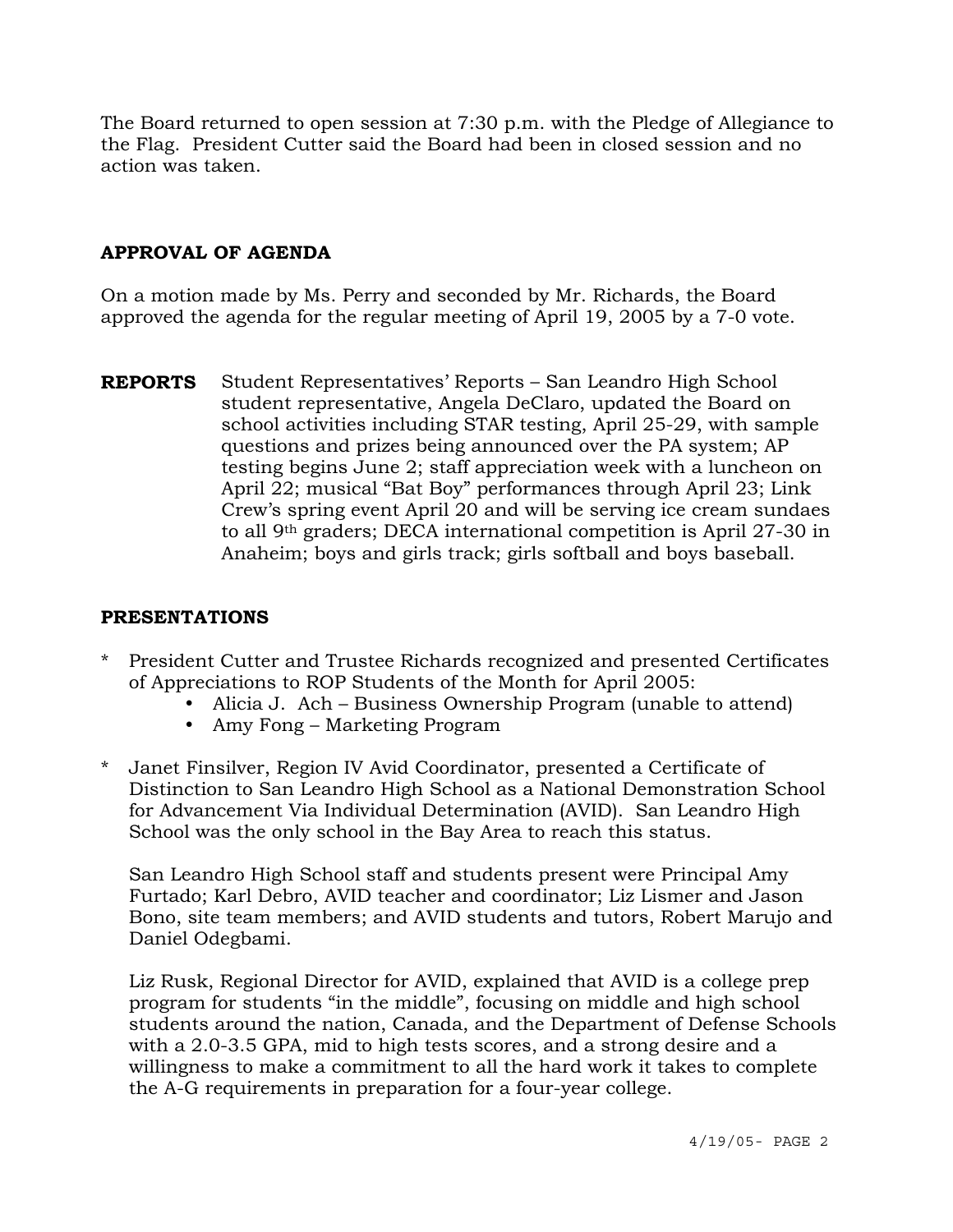Ms. Finsilver explained that to become a demonstration site, a school submits an application to the regional office, the AVID director and coordinators review the application and visit the school, looking for a model school that would help visitors replicate. The AVID team at San Leandro High School has created such a program.

Karl Debro explained the program at San Leandro High School which began six years ago with one class with 32 students. They now have six classes with 170 students, hoping to add two more sections next year with approximately 210 students, noting that all this year's twenty-five seniors in the AVID program at San Leandro High School have been accepted to four-year colleges. In respect to the achievement gap, Mr. Debro shared data showing the high number of Latino and Black students in CP classes compared to other groups; Honors AP enrollment compared to AVID students, and those not in the program; a table of the recently released grades for this semester of AVID students at the high school noting that the key to the success of these students is the high expectation and support.

Robert Marjuo, former student of AVID and now a tutor, praised AVID for their incredibly supportive program for students who feel that a four-year college or success in high school may not be an option, and encourages students to be self-reliant.

Principal Amy Furtado added that San Leandro High School received this award because of the passion of the AVID teachers and Karl's never-ending work to secure a future for AVID by advocating for funding. Ms. Furtado thanked Superintendent Lim, Assistant Superintendent Leon Glaster, and Curriculum Director, Debbie Wong for creating a plan to secure funding for AVID at the high school.

\* Staff from the Eden Area ROP presented the Joint Powers Agreement (JPA) operating procedures that have allowed school districts the authority to provide quality career technical education to the students of their respective districts. Director Cyril Bonnano reviewed the changes and the justifications in the agreement language that was originally developed in 1991, adding that this agreement will only enhance the partnership, and that this was a fouryear agreement ending in June 2009.

Mr. Heystek asked about the change of status of the Coordinating Council. Mr. Bonnano explained that ROP representatives, as a requirement, shall meet with the Superintendent for input prior to the evaluation, which may or may not be in writing, depending on the district.

Mr. Richards added that the entire ROP council had also reviewed the document at their last meeting.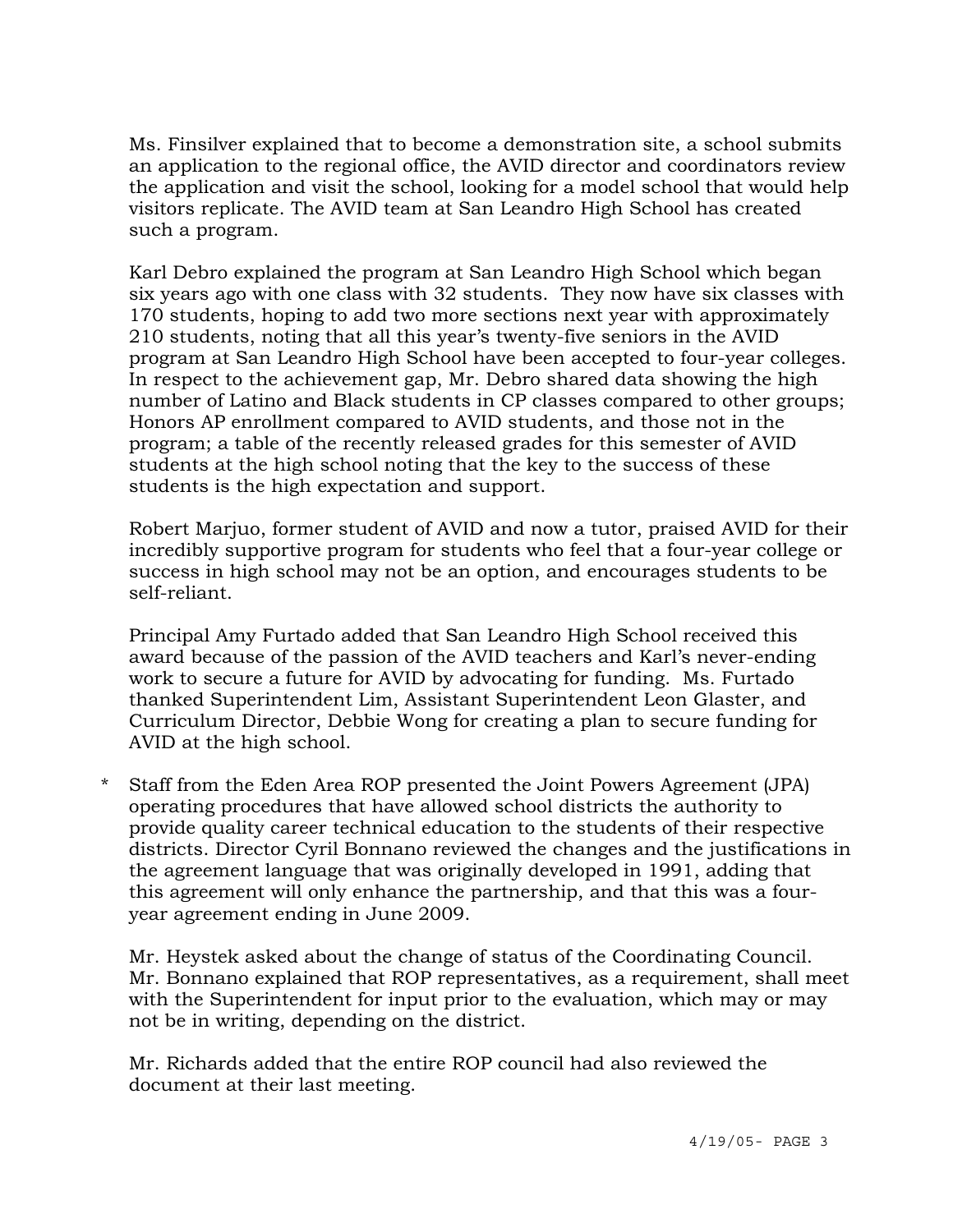Mr. Bonnano said that this has been a great relationship and every two years the document would be reviewed by the Superintendents so that it continues to reflect what we do in our daily business operations.

Mr. Cassidy encouraged Mr. Bonnano to look at ways to increase the number of San Leandro High School students participating in the program either at the ROP facilities or by expanding the ROP facilities at the high school.

Principal Amy Furtudo said that the enrollment of San Leandro High students continues to increase each year. She felt that the busing was fairly convenient for students and many of the ROP students at the Center took a second year resulting in a healthy future for the program. Mr. Bonnano said that he would get the tentative enrollment figures for next fall to the Superintendent.

\* Laura Leventer, Coordinator for Assessment & Instructional Support, and Debbie Wong, Director of Curriculum, provided an overview on the District's Adequate Yearly Progress (AYP) and our plan for achievement towards No Child Left Behind (NCLB) status.

Highlights of the presentation included explanations, changes, and new legislation in the state Academic Performance Standards (API); federal Adequate Yearly Progress (AYP); and Program Improvement (PI) status for the District.

Ms. Leventer explained how the statewide and similar school rankings were determined. Similar factors included mobility, ethnicity, socioeconomic statues (parent education), and percentage of fully credentialed teachers. Ms. Leventer said that mistakes in understanding what mobility means and parents not indicating their education level may have affected our similar schools ranking.

Debbie Wong, Director of Curriculum, explained the Program Improvement (PI) status for districts and schools (noting that our District is not a PI district and we don't have any PI schools); corrective action for districts; how schools exit PI, and what our District and schools are doing to prevent PI, including adopting standards-based instructional materials for all students; providing multiple opportunities for student assessment; analyzing students achievement data (district and state assessments) to improve instructional and determine interventions; provide high quality professional development for principals and teachers; and align the District and school plans.

Ms. Wong said that in May, a full professional development plan would be presented. In the area of student with disabilities, Ms. Wong indicated that efforts are being made to restructure services to provided more support to special education students in core curriculum in general ed classes, making sure that they have the right materials for the students, and that the Special Ed data system, SELPA, and Aeries are coordinated to avoid mistakes in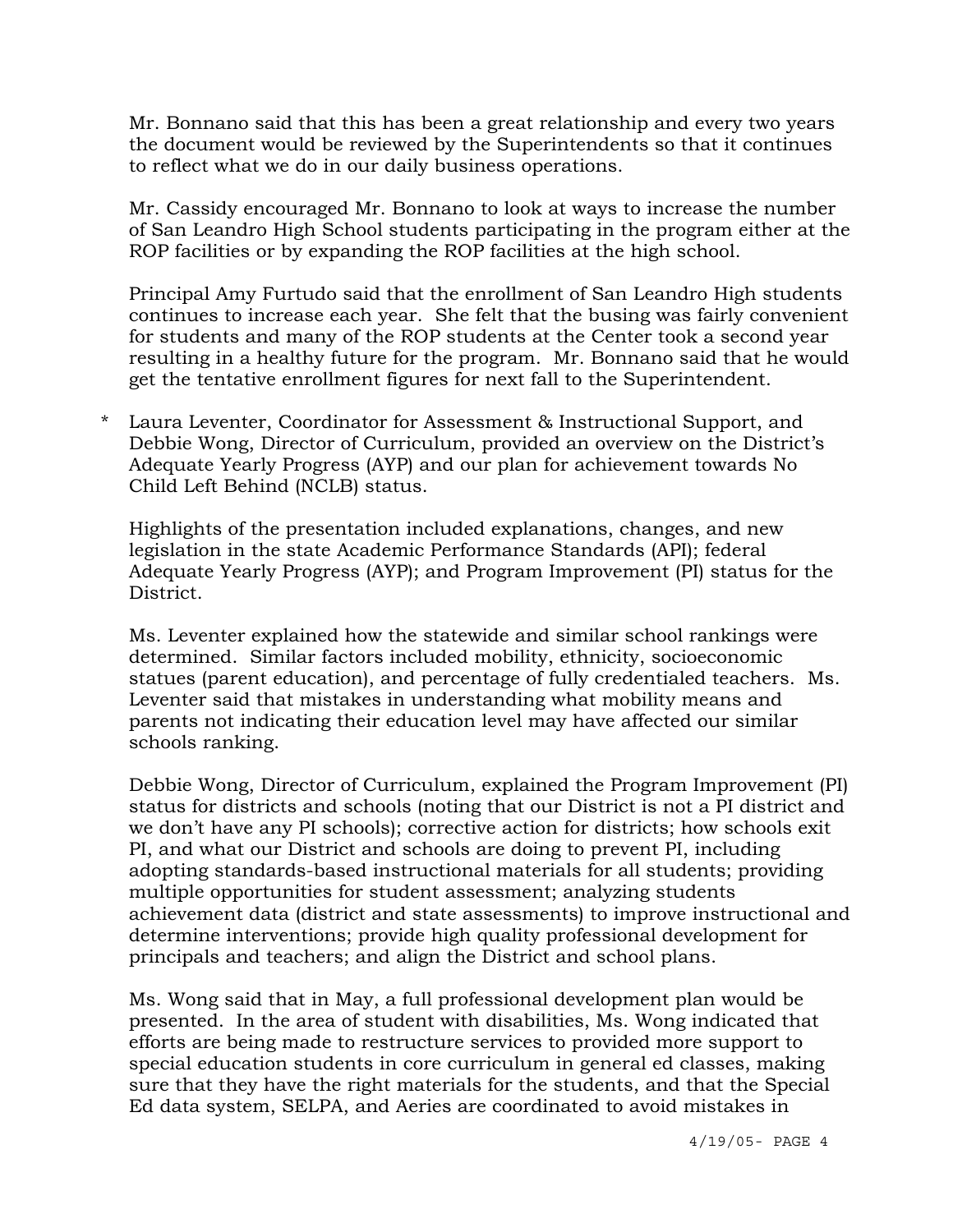tagging. For additional clarification, Ms. Wong directed the Board to two charts included in the packet: Local Educational Agency (LEA) Program Improvement (PI) Requirements as of February 2005, and NCLB Program Improvement (PI) School Requirements.

Mrs. Hague asked how the information sections on the test materials are being marked and how non-responses in the area of parent information are counted.

Ms. Leventer said that the information is pre-identified from the information that is in the Aeries system. At enrollment time, the information provided by the parents is entered into the system. For students entering after the information is provided to the testing company, students write their name on the test and a person at the site who is responsible to provide that information completes the form; the students do not bubble in information; non-responses are not counted.

Mrs. Hague pointed out that making just a few percentage point growth was huge and hoped for some legislature changes before it became an issue. She would also like a discussion regarding how the highly qualified staff scenario fits into the NCLB.

Board members had concerns regarding mobility, accurate information being inputted in the system, recorded on the form, its effect on similar school rankings; and training for the office staff.

Ms. Perry liked the "prize concept" at the high school and how important it is to educate the parents on the importance of this test.

Ms. Leventer said that a special effort was made to look at "testing culture" such as a consolidated calendar to release to parents, public, and the maintenance department so that every effort would be made to be considerate on those days and times, and to offer rewards for showing up and taking the test.

Mr. Cassidy requested a copy of the PowerPoint presentation by email. He was disappointed to see that all of our schools, with the exception of Bancroft were down in the similar school ranking. Mr. Cassidy asked if there has been an analysis of the other hundred schools. Ms. Wong said that unless the state changes how they collect the data, thing are not going to change. She said that they advise the principals to look at local schools i.e. Newark High School and see what they are doing. Mr. Cassidy would like the District to take a public position i.e. in the San Leandro Times, so that the community is aware of the steps being taken.

Mr. Cassidy asked about the time frame for corrective action and wanted to know the impact of NCLB to our District, and requested a copy of the No Child Left Behind resolution that was passed by the Board.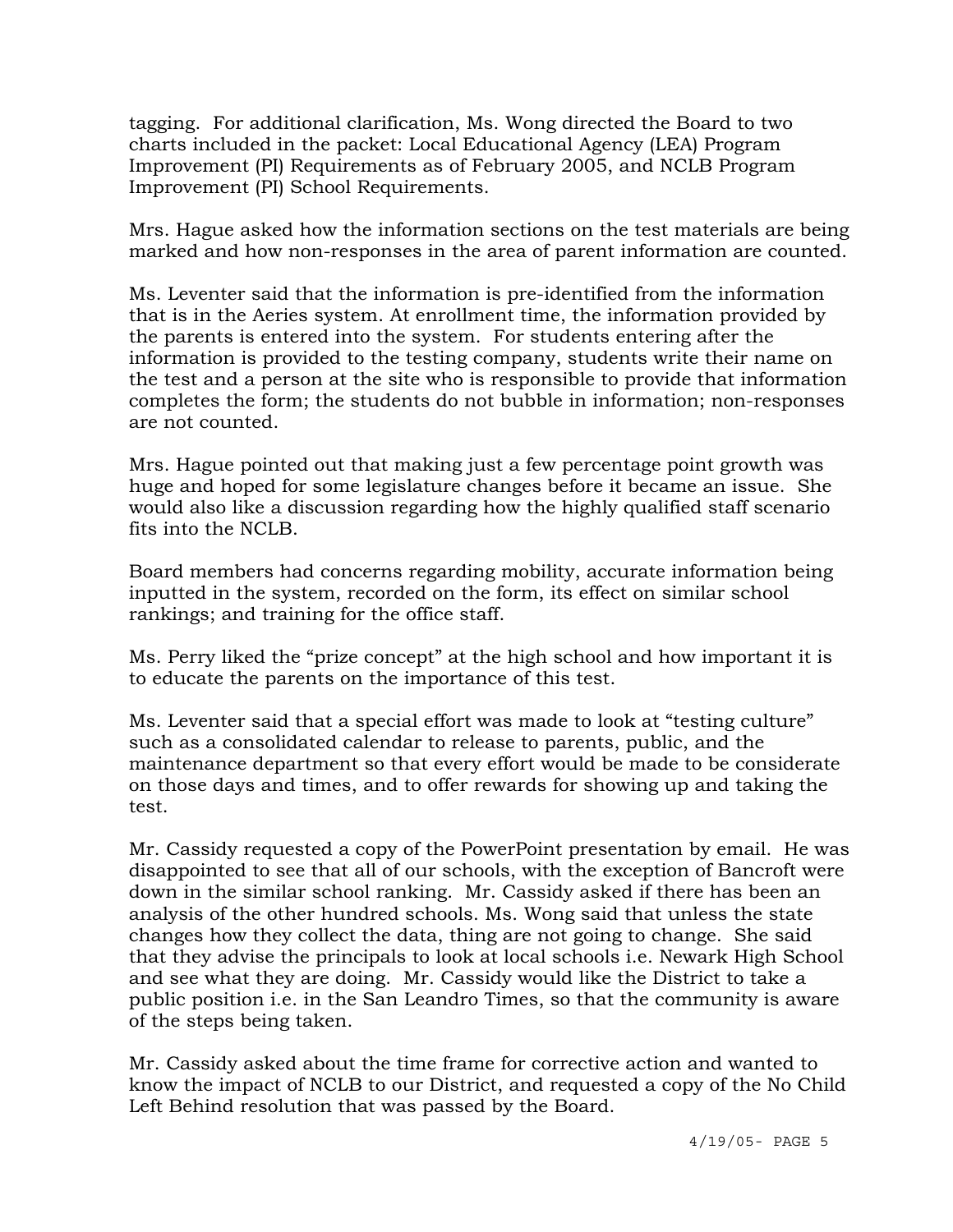Ms. Perry said that CSBA, as part of the National School Board's Association, is making a concerted effort nationwide to have the new Secretary of Education address this issue. As information is received she will forward to the Board.

Mr. Cassidy also had concerns about Special Ed. class size and hoped to have some solutions in place for the next school year.

Mr. Heystek wanted to know if a Title I school could be a PI school as well as involved in II/USP. Ms. Wong said that they could, for example, Washington School is currently in SAIT (not meeting targets in the State API) after being in II/USP, and if Washington does not meet its Federal AYP targets it could also be in Program Improvement.

Mr. Richards suggested that in an effort to speed up the process, the Aeries system needed to be modified to identify problems and print out a report at that site.

Mrs. Hague asked if the request for information was offered in a variety of languages and if parent education information could be recaptured at a later date. Ms. Leventer said that the District provided versions in Spanish; English; and Cantonese - only sites with 15% home language; and that parent education information may be included in the revised emergency cards, but she would check.

Board members appreciated the very comprehensive and clear presentation.

# **PUBLIC TESTIMONY ON NON-AGENDA ITEMS**

San Leandro High School students Matthew Schweickert-Stary, Racheal Whyte, and Jesse Ibarra addressed the Board regarding teachers' salaries, and presented a petition in support of the teachers' choice to advocate the "work to rule" policy by invoking their own form of "work-to-rule, adding that "the District is in great peril if we keep continuing down this same path and our teachers are not treated with the respect that they deserve."

President Cutter encouraged the students to share their written support with the teachers; however there were some inaccuracies in their message and suggested having members of the Board come speak to the students sometime to answer any of their questions. She thanked the students for coming forward on behalf of their teachers.

# **REPORTS**

1) Correspondence – Clerk Davis reported receiving email from following: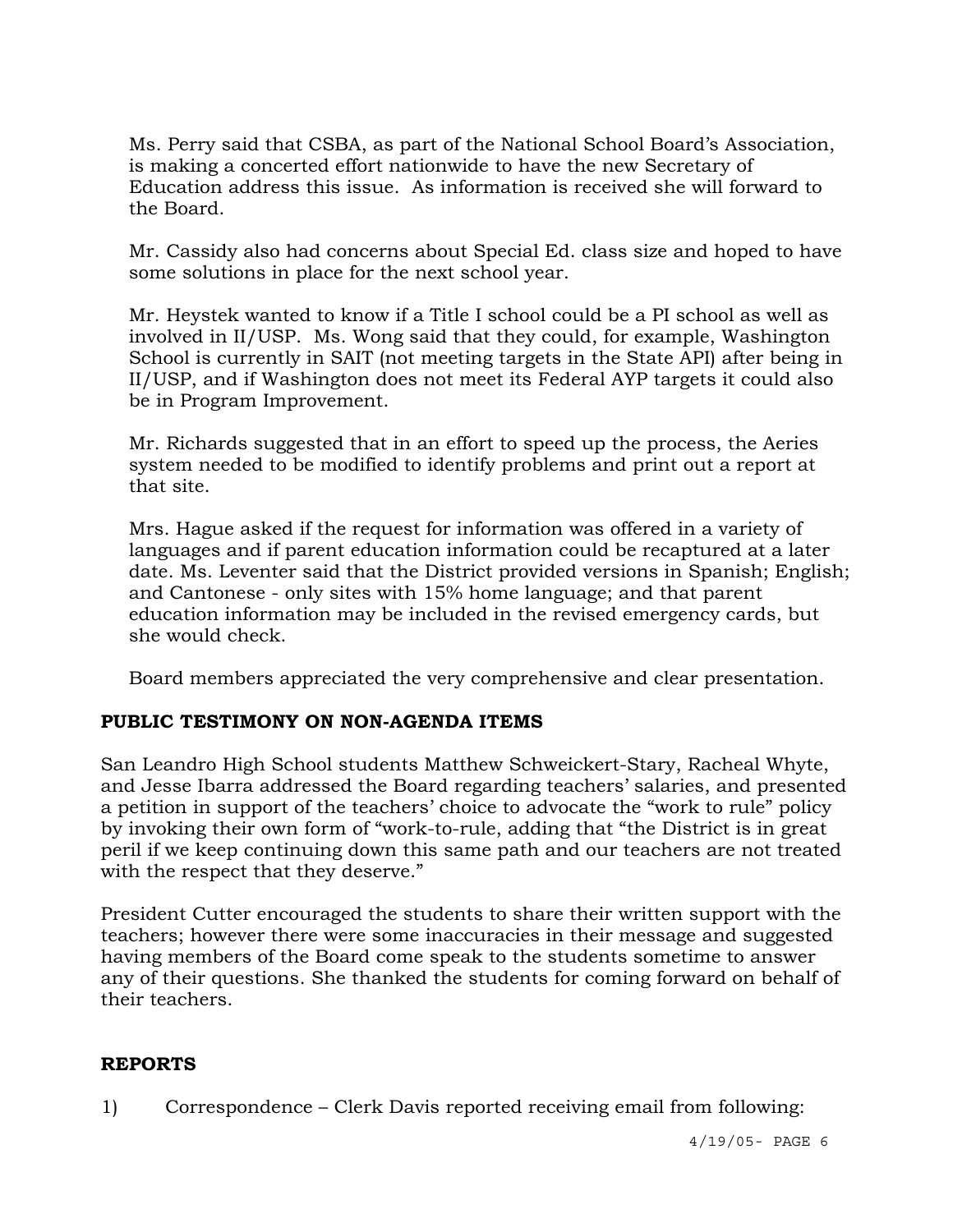Shirley Ramos, Stacy Kopp, Andy Lau and Pauline Lee, Luis Rivera, Mike Rogala, Cecilia Hernandez, Alma Magana regarding teachers' salaries; and Cindy Hicks regarding Teaching Abstinence Living to Kids (TALK) workshop.

2) Superintendent's Report – Superintendent Chris Lim reported that:

- Staff and Trustee Perry attended Williams Lawsuit training which involves three of our schools - Wilson, Garfield and Washington needing to comply in two component areas: instructional materials and a facilities area. She added that the District is ahead in our reporting, particularly in the personnel area;
- She announced the May 23, Bond/Parcel Community and Board Work Session at San Leandro High School, 6:30 pm.
- The Education Coalition is sponsoring a May 25 rally in Sacrament from 4-6 pm and that the District is working with CTA to support this effort. The District is looking to see if there are enough instructional minutes to release staff to attend.
- She attended John Muir's 50<sup>th</sup> birthday party at their Open House and met someone from the first class of John Muir.
- She also made the "front page" of the ACSA EdCal where she joined other educators, four board members, CTA rep. Lorraine Lerner, and parents asking the governor to" "Keep your promise to our schools".
- 3) Board Committee Reports
	- Facilities/Technology Mrs. Cutter reported that they met on April 8 and discussed (1) Esteban Zapiain's Technology Needs Presentation: District-Wide/High School, which will help us if/when we go for a bond measure; and (2) Update of District-wide Facility Projects i.e. Bancroft field project, where we have an "outstanding" chance of receiving this grant.
	- Policy Ms. Perry reported that the committee met April 18 and the following policies/administrative regulations will be brought to the Board on May 3: AR 1240, Volunteer Assistance; BP/AR 4119.11/4219.11/4319.11, Sexual Harassment - All Personnel; AR 5245.7, Sexual Harassment – Students; BP 6020; E(1-3) 6020/E(1-3), 6171, Instruction – Parent Involvement; BP 6171; E(1-3) 6020/E(1- 3)6171, Instruction – Title I Programs; BB 9130, Board Committees; and BB 9311, Board Policies. They will be meeting on May 2 to discuss the executive committee and agenda preparation before brining it to the Board for further discussion.
- 4) Board Representatives' Reports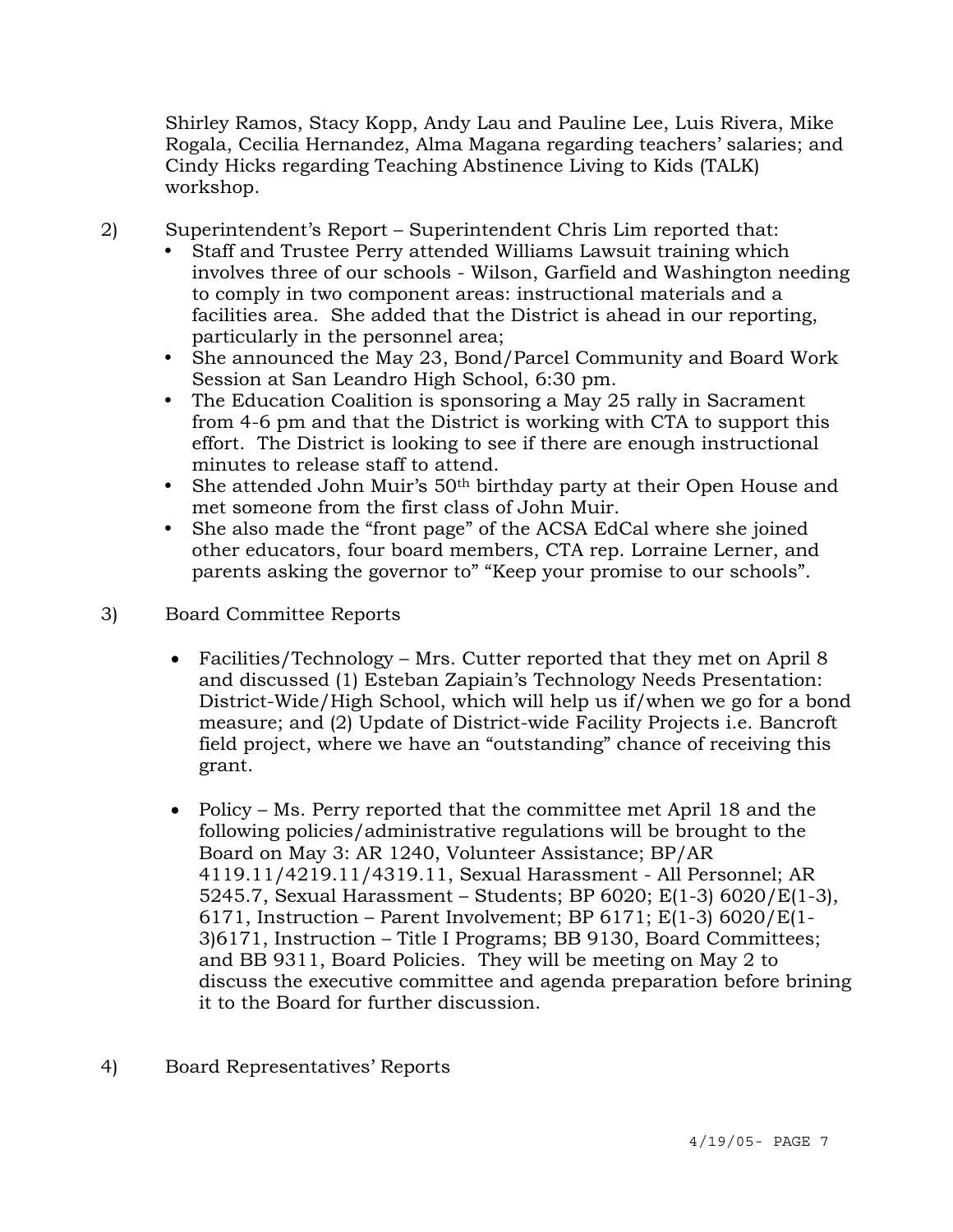- Eden Area Regional Occupational Program Mr. Richards reported that the committee continues to reevaluate all the courses.
- Mid-Alameda County Special Education Local Plan Area No Report

Board members requested to pull the following consent items: Mr. Cassidy - 1.4- C and 3.1-C; Ms. Perry – 1.1-C; and Mrs. Cutter – 3.2-C and 3.3-C.

# **CONSENT ITEMS**

General Services

- 1.2-C Approval of Board Minutes April 11, 2005
- 1.3-C Eden Regional Occupational Program (ROP)Joint Powers Agreement
- 1.5-C Adopt Resolution #05-21, Opposition to Proposed Elimination of Funding for Career and Technical Education

Human Resources

2.1-C Acceptance of Personnel Report

Business, Operations and Facilities

- 4.1-C Adopt Resolution #05-22, Piggyback Bid for San Leandro High School Growth Modulars
- 4.2-C Architect Contract Agreement San Leandro High School Growth Project

On a motion made by Mr. Heystek and seconded by Mr. Davis, the Board approved the remaining consent items by a 7-0 vote.

# General Services

1.1-C Approval of Board Minutes – April 5, 2005

Ms. Perry said that on page 7, the constitutional amendment should read SCAx1.

On a motion made by Mr. Davis and seconded by Ms. Perry, the Board approved 1.1-C, Approval of Board Minutes – April 5, 2005, as amended by a 7-0 vote.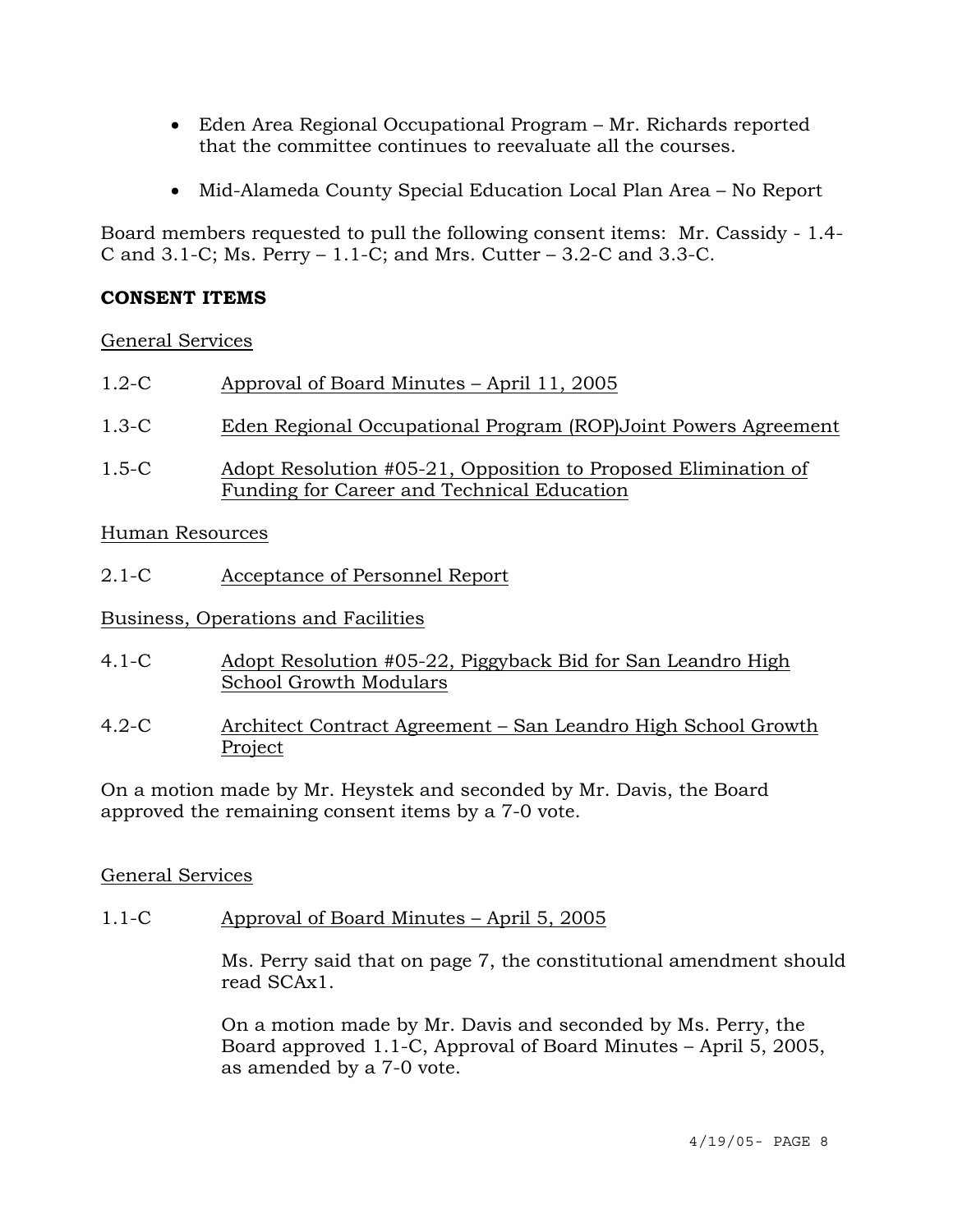#### 1.4-C Student Resource Officer (SRO)

Board members noted clerical corrections in the letter to the City.

Mr. Cassidy stressed the importance of this position for the safety of our students and employees and hoped the City would place the priority of our students at the highest level when making their decision.

On a motion made by Mr. Davis and seconded by Mrs. Hague, Board approved 1.4-C, Student Resource Officer (SRO) letter to the City as amended by a 7-0 vote.

#### Educational Services

#### 3.1-C Acceptance of Donations

Mr. Cassidy asked if there was a policy with respect to those people who make substantial donations i.e. letter, plaque from the District Office and felt that it was important to recognize these people.

Superintendent Lim said that she would research this and get back to the Board.

On a motion made by Mr. Cassidy and seconded by Mr. Richards, the Board approved 3.1-C, Acceptance of Donations as presented by a 7-0 vote.

- 3.2-C Approval of Proposed Stipulated Expulsion Order for Student E24- 04/05.
- 3.3-C Approval of Administrative Panel's Recommendation for Expulsion for Student E25-04/05.

Mrs. Cutter noted that 3.2-C and 3.3-C were suspended expulsions and the wording needed to indicate that.

On a motion made by Mr. Davis and seconded by Mr. Richards the Board approved 3.2-C, proposed stipulated suspended expulsion order for student E24-04/05 and 3.3-C, suspended expulsion for E25-04/05 by a  $7$ -0 vote.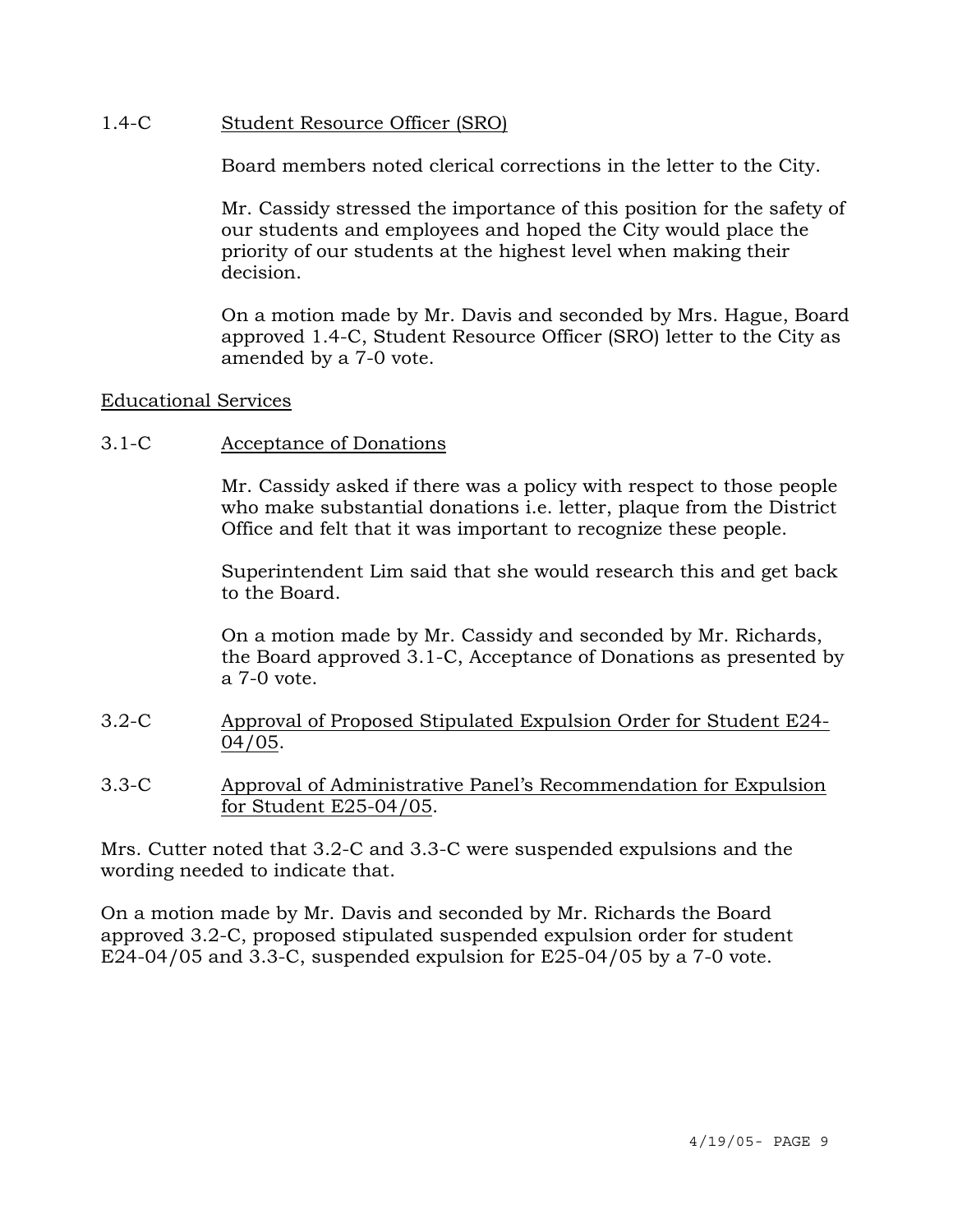# **ACTION ITEMS**

#### Human Resources

#### 2.2-A Library Media Assistant Position at San Leandro High School

#### **PUBLIC COMMENTS**

Roxanne Ansolabehere, SLHS Librarian addressed the Board in support of restoring the Library Media Assist to a twelve month position.

On a motion made by Mr. Davis and seconded by Ms. Perry, the Board approved to restore .09 FTE for the Library Media Assistant position at San Leandro High School by a 7-0 vote.

### 2.1-A Adopt Resolution #05-23, Reduce Classified Services Due to Lack of Funds

Mrs. Cutter asked for clarification and rationale regarding this position. Principal Amy Furtado explained that the position being reduced is the Associate Principal's secretary and the rationale was that the secretary should match the AP's 209 day work year. Mr. Martinez confirmed that he had met with CSEA reps and that they were aware of this reduction.

On a motion made by Mr. Heystek and seconded by Mr. Davis, the Board adopted Resolution #05-23 to reduce classified services due to lack of funds by a 7-0 vote.

The Board took a break at 9:50 pm. and reconvened at 9:53 pm.

#### **CONFERENCE ITEMS**

#### General Services

#### 1.1-CF Board Committee Reports and Information

The Board discussed and considered the request for Board committee reports and information to be included under Fiscal Impact on the cover sheet of the Board packet.

Mr. Davis explained he would like a "Board Committee Report" section included on the cover sheet for the committee to report out what recommendations or actions the committee took, and when they met i.e. Board polices. If there is no committee report on a particular item, then mark "Not Applicable" under that heading,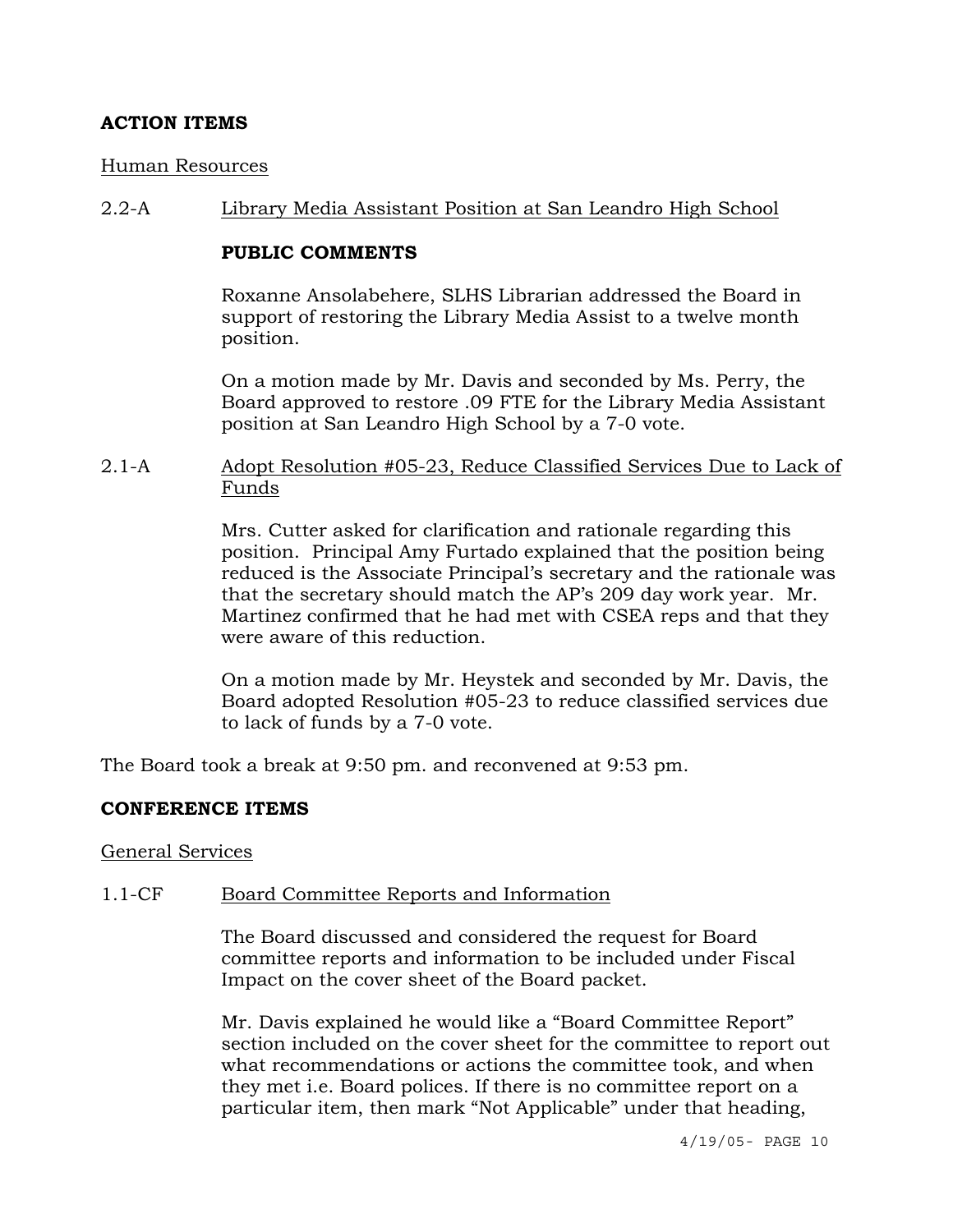thus eliminating the amount of time spent on committee reports by only reporting on those items that are not on the agenda.

Ms. Perry suggested and Mr. Davis agreed that an example would be "*Reviewed by the Finance Committee on April 21. The committee recommends approval of this item."*

Mr. Davis said that the staff person who supports that committee would be responsible for that item and write that part of the cover sheet.

Mrs. Hague suggested that at the end of the meetings, the committee could take time to decide on what information needed to be included in the report.

Mr. Richards asked the Policy Committee to revisit BB 9322 stating that reports from committees should be included with the agenda packet, whereby a verbal report would not be necessary.

On a motion made by Mrs. Hague and seconded by Mr. Davis, the Board approved that a statement prepared by committees be included on the cover letter of the Board packet on issues that come before the Board by a 7-0 vote.

#### Business, Operations and Facilities

#### 4.1-CF Potential Timeline and Tasks for Bond/Parcel Tax

The Board discussed and considered a potential Bond and/or Parcel Tax based on timelines and key tasks as presented by District staff.

At the request of the Board on April 5, 2005, Mr. Glaster presented timelines for a General Obligation Bond and Parcel Tax election prepared by Kelling, Northcross & Nobriga, and Jones Hall attorney at law and a synopsis of successful and not successful parcel tax elections.

Mr. Cassidy would like to see a timeline separating out the bond and parcel tax. He said that he submitted an article to the Daily Review advocating for a parcel tax. He sees facilities and teachers as two primary needs of the District and supports proceeding with both items on the ballot.

Ms. Perry agreed with a special election for a parcel tax and would like to know the cost of a special election, and what programs would be covered. She also supported a bond measure in June 2006.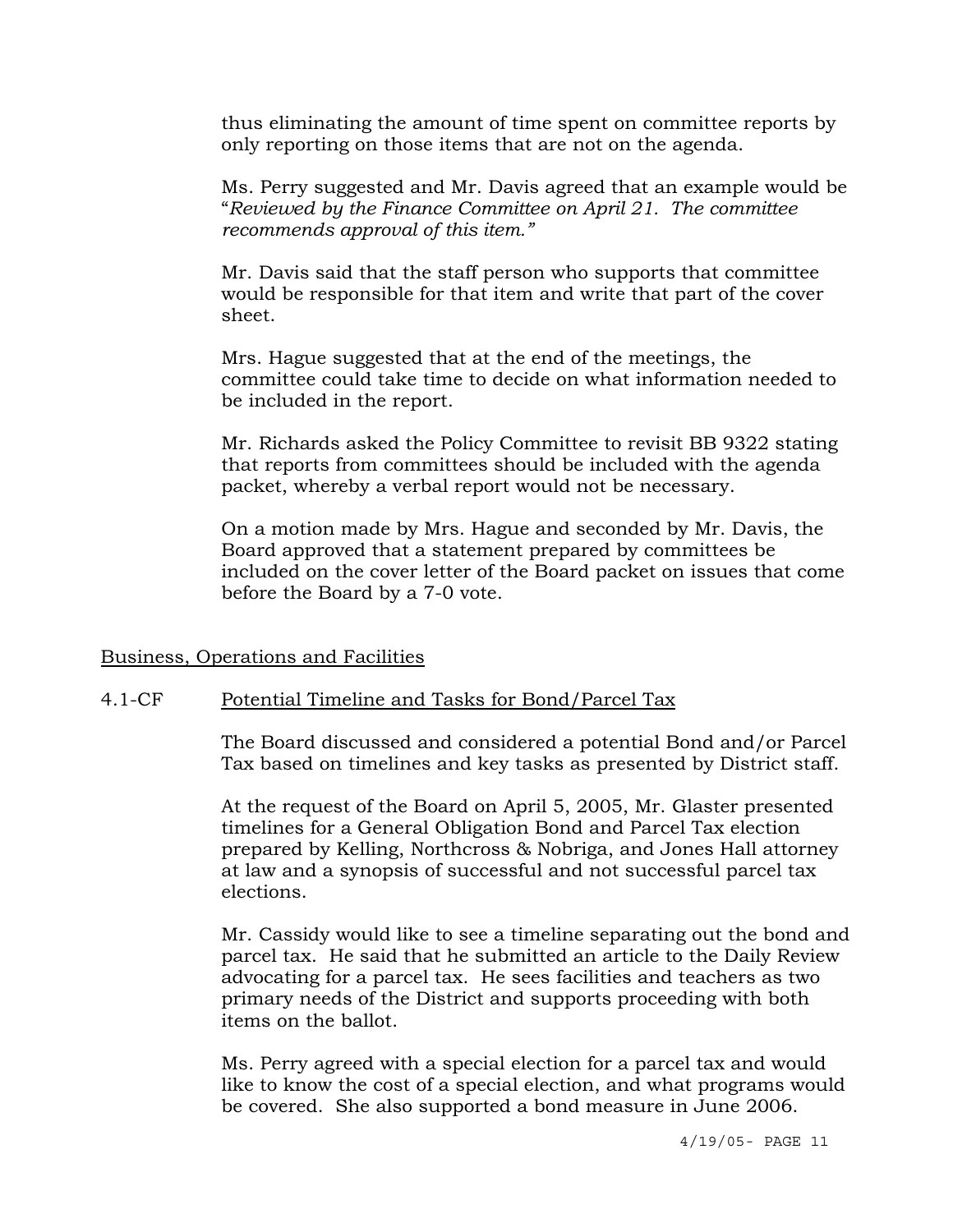Mr. Heystek appreciated Mr. Cassidy's idea regarding looking at both options. He would like a discussion at the April 25 special meeting regarding the merits of doing one or other or both. He would be willing to support a parcel tax if we could come up with plan on what we are going to fund, and asked if staff could draft a plan on how we would solicit the conditions of the schools, i.e. survey, needs assessment.

Mrs. Hague emphasized the need to have a lot of education and a vision of what the District is trying to build in order to be successful i.e. class size reduction.

The Board discussed the bargaining units' role in both the April 25th and May 23rd meetings.

Mrs. Cutter said it was suggested that all bargaining units be involved at either the April 25 meeting or the May 23, 2005 Board and Community bond and parcel tax work session. The meeting on the April 25 would set the stage for the meeting on May 23.

The Board shared ideas regarding the format of the May 23rd meeting; i.e. modeling it to the community meeting that the city hosted focusing on various ideas for the Bancroft playing field; or two days of community input that was done during the superintendent's selection process.

As a side note, Mr. Glaster said that SLTA suggested that if the District decided to go with a parcel tax, they would support that effort and the District should consider The Center for Community Opinion for outside support. (This was the group that was used for the June 2004 survey). He asked if it was the desire of the Board to do this in-house or to solicit professional help on a short-term basis.

The Board agreed that staff would bring to the April 25 meeting a draft of a timeline, suggestions for the community meeting and whether to use outside professional support or in-house

It was the consensus of the Board to have President Cutter write a letter, pending the attorneys recommendation, inviting the bargaining units to be part of the discussions on April 25, 2005, and May 23, 2005, regarding the needs of our district and getting a realist idea of what we can expect with a successful parcel tax and/or bond measure election.

On a motion made by Mrs. Hague and seconded by Mr. Heystek, the Board agreed to extend the meeting to 11:00 p.m. by a 6-1 vote. Mr. Davis voting no.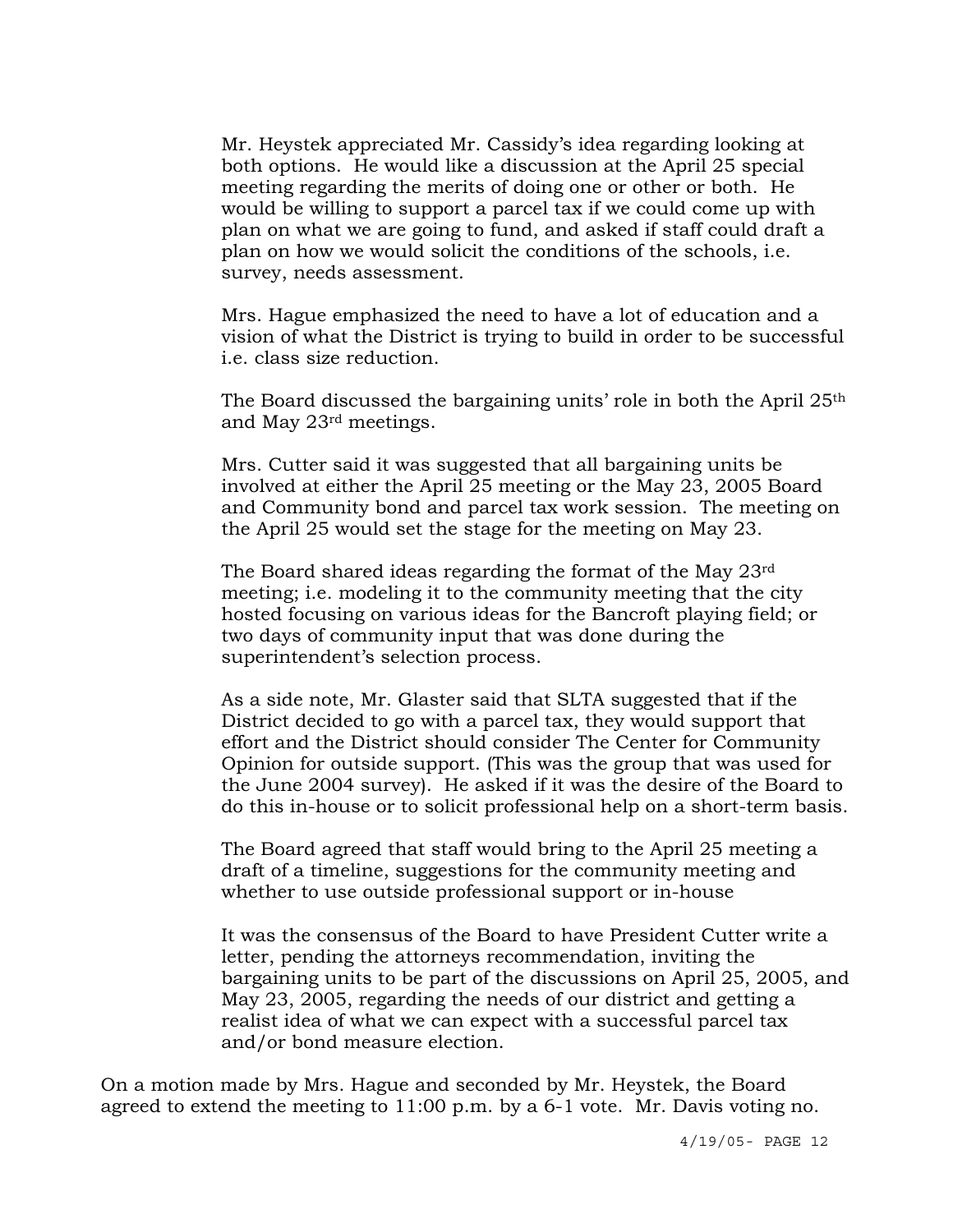# 4.2-CF Demographic Consultant/Agreement

At the request of the Board on April 5th, staff brought back a scaled down demographer consultant agreement with a defined scope of services for further Board discussion.

Mr. Heystek was very pleased with the thoroughness of research obtained for demographers and felt that with the experience of Mr. Glaster and the references he trusted staff to bring back the best proposals.

Mr. Glaster indicated that one of the principals from the firm, School House Services, was from San Leandro and has a lot of insight of what would work and would tailor the contract to the needs of the District.

It was the consensus of the Board for staff to proceed with entering into an agreement with a demographer.

# **ADDITIONAL SUGGESTIONS AND COMMENTS FROM BOARD MEMBERS**

- Mr. Heystek thanked Superintendent Lim for sending two representatives, Al Acuna and Joyce Forsse, to the San Leandro Collaborative's Health and Wellness Fair planning committee meeting encouraging the Board to continue their support of the San Leandro Collaborative. "Healthy Families for Life" will be the theme of the Health and Wellness Fair on September 24 hosted by the Bayfair Center. He invited the District to be an exhibitor and encouraged Board members to support the fair in anyway they could.
- Mr. Cassidy reported that Superintendent Lim, Trustees Davis and Perry and him attended a meeting at the Sheetmetal Training Center and had the opportunity to view the center and learn valuable information that will help guide us as we move forward towards restoring the metal shop program next year. He added that based on the numbers of students in a class per the experts, he felt that the current weight room would be an appropriate facility. Mr. Cassidy addressed the issue of working together as Board highlighting one of the principals of collaborative work is to "focus on the issue and not the person." He thanked everyone for some very good public meetings and hopefully that would change community perceptions of the Board.
- Ms. Perry reported that she attended the housing work session hosted by the City Council and received vital information that the District needs to look at regarding our planning for the parcel tax, the demographers and potential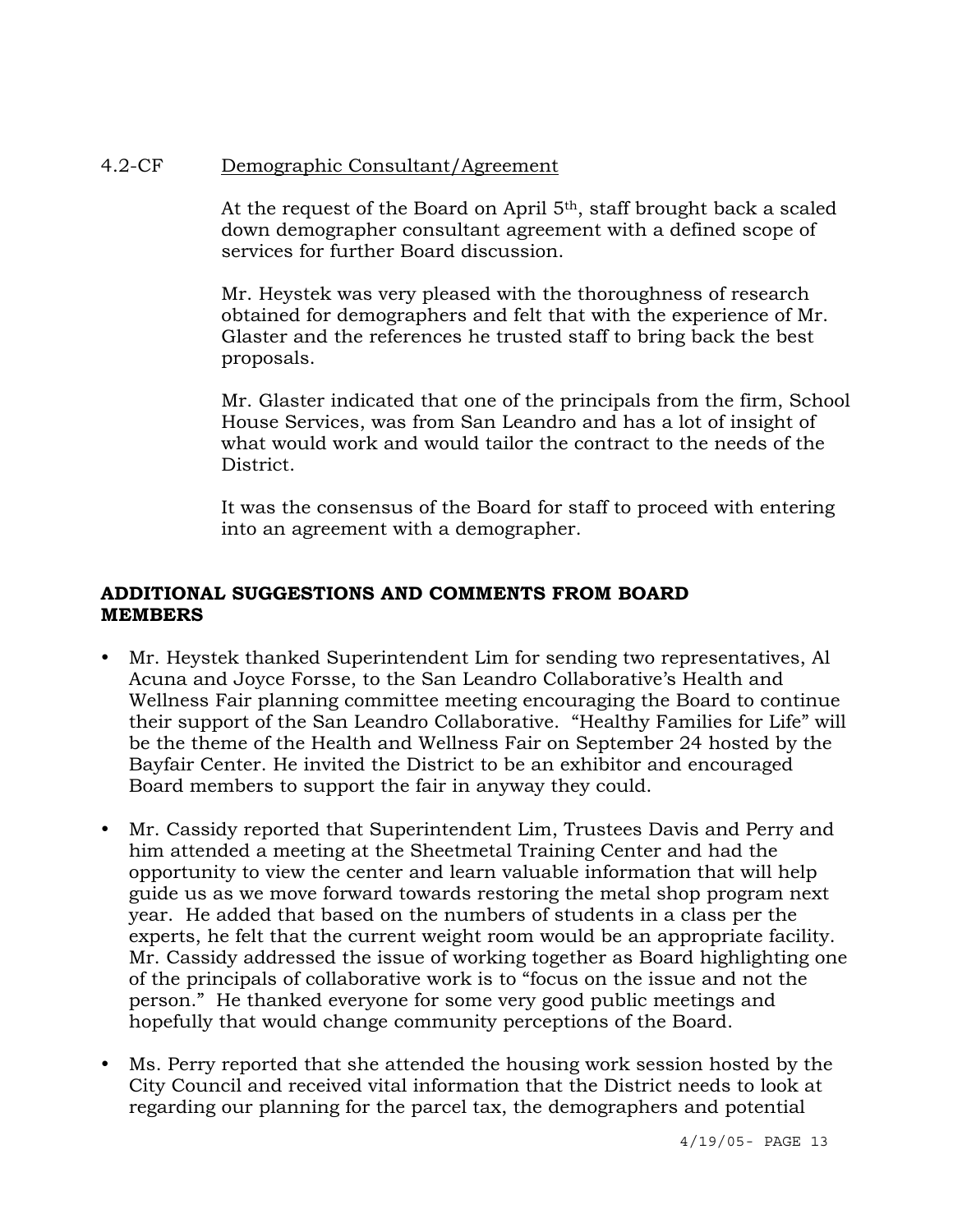sites that the City is looking at for housing. She viewed the "Teacher as Artist" exhibit at the CASA Museum on April 8. The following District teachers displayed their work: Audry Brown, Diane Una Dove, Claudia Stafinski, Thomas Laughlin; Cindy Hodges, Anita Schirver; Jan Rosenberg; Phil Hardgrave; Tony Farley; Rose Marie Bivens; and Katie Kurisch. The exhibit will continue through May 1. She attended "Bat Boy" at San Leandro High School; middle school open houses: Bancroft had an auction of student art work; and Muir celebrated their 50<sup>th</sup> Birthday as part of the evening; the Wellness Policy had their first meeting and will begin meeting in September hoping to have the policy to the Board committees and full Board sometime in November/December. She attend the Williams' training at the request of County Superintendent Sheila Jordon so that Districts would be aware of the media coming to our campuses in May and September. She received a binder and every Board member is welcome to borrow it.

- Mrs. Hague said that she attended the DARE officer program at Madison and wanted the Board to be aware of the importance of the program and while it is easier to defend the SRO position, she didn't want the Board to lose site of the necessity of supporting our DARE officers and would hate to see the "rug" pulled out of under them in this process.
- Mr. Richards appreciated receiving the Board Request Matrix on a regular basis, however was interested to know why some of the January and February requests had not been addressed. He said it would be helpful if a date could be established for these items to be accomplished.
- President Cutter said she received a letter regarding Senate Constitutional Amendment (SCA) 8 which she will forward to the Advocacy Committee to address; and communication from CSEA President Claire McKean requesting that May 15-May 21 be declared Classified School Employees' Week. Superintendent Lim added that resolutions Honoring the Day of the Teacher, Management Employees' Week along with Classified Employees' Week would be on the May 3 agenda for adoption. Mrs. Cutter also reported that she received correspondence from the School Boards' Association and the California Consortium of Education Foundations announcing a one-day meeting, May 12, *"Education Foundation Fundamentals"*, in Sacramento for districts who are considering starting a local education foundation (LEF); have a beginning local education foundation; and have an education foundation that needs to be revitalized. She requested that the Superintendent send copies to the high school and Board members for anyone who might be interested in attending.